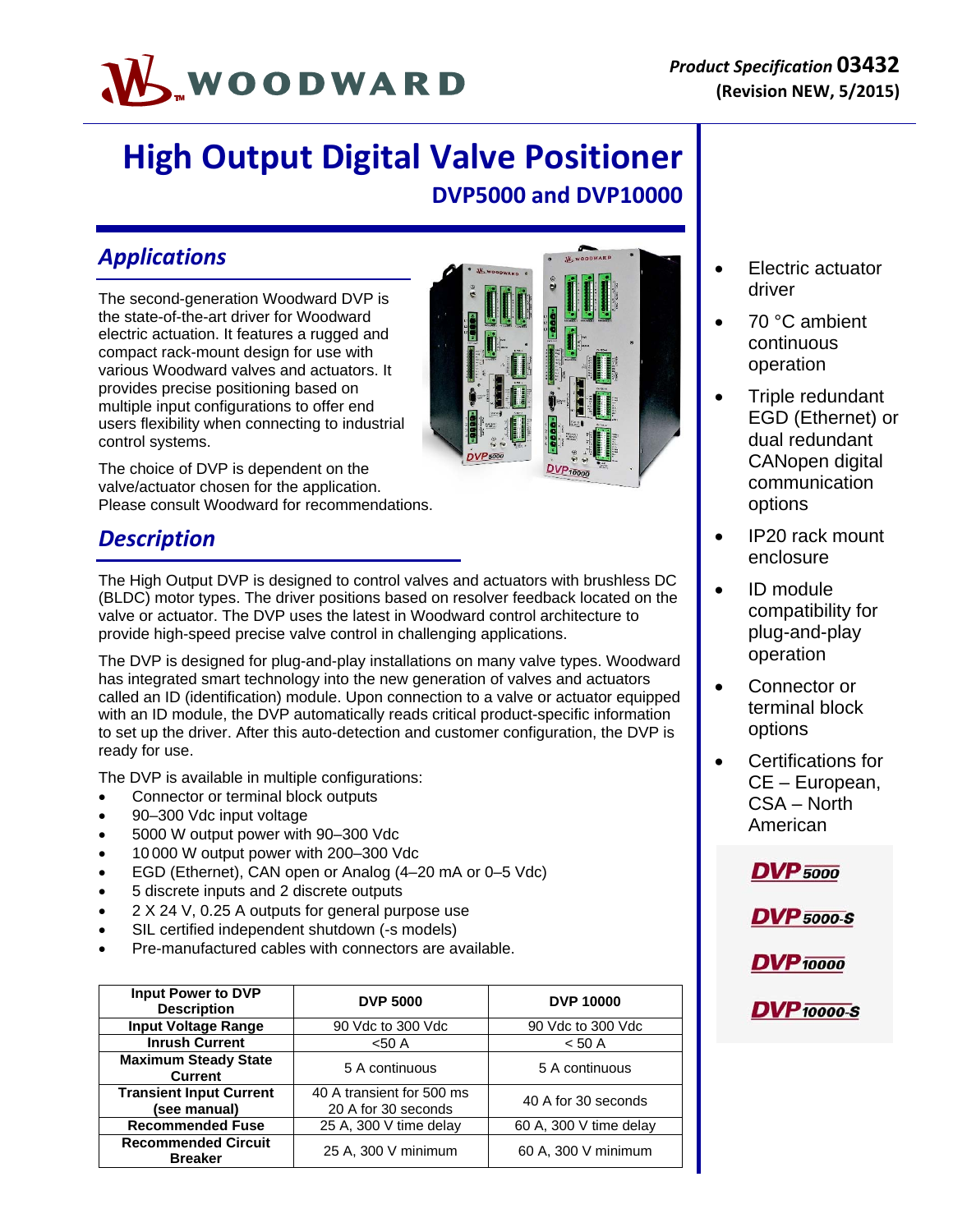$\overline{2}$ 

14.036)<br>[356.51]

## *Installation*



**9989-1236** 



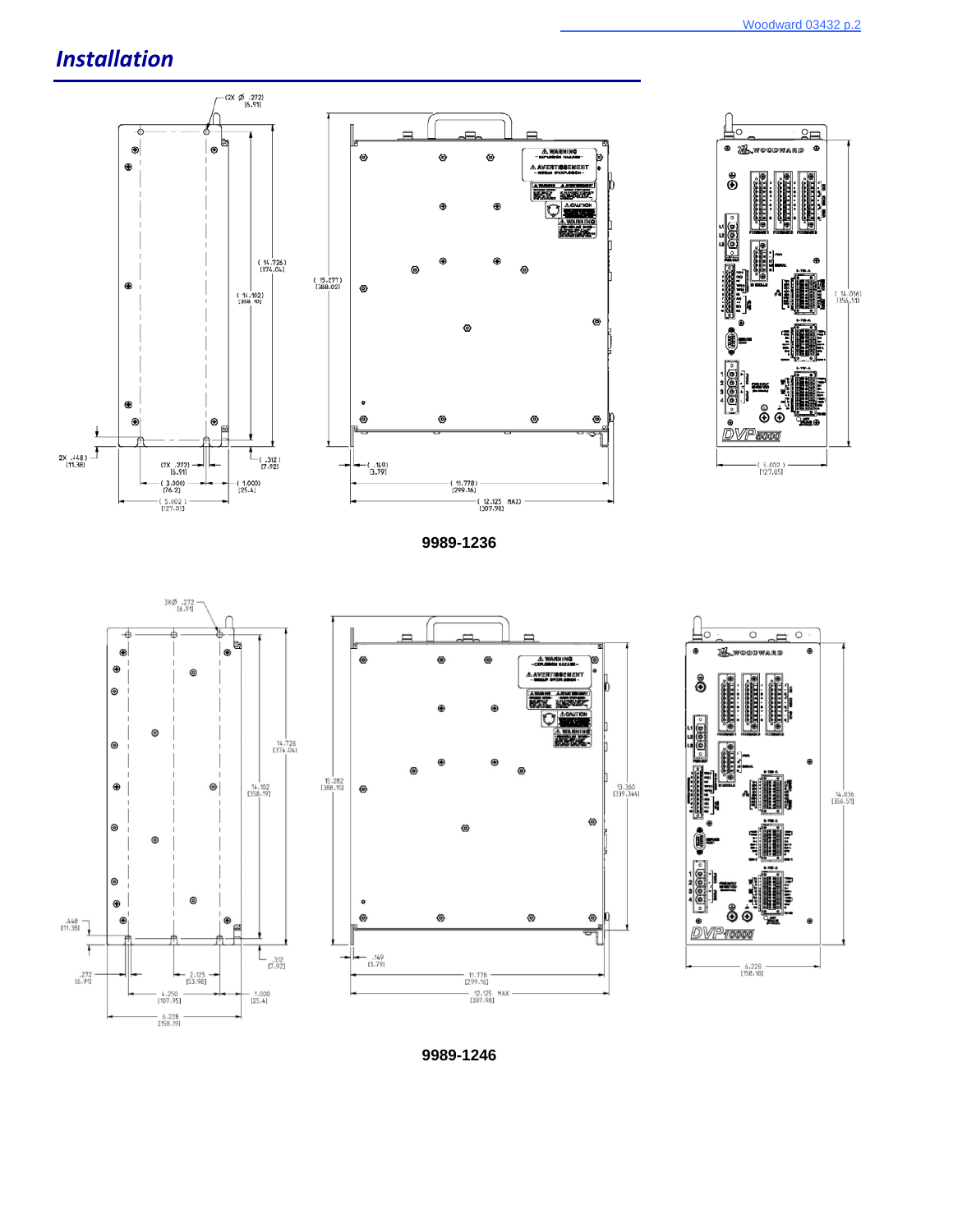## *Specifications*

| <b>125 Vdc Operation</b>                                     |                                                                                                                                                                                                                                                                                                                                                                                                         |
|--------------------------------------------------------------|---------------------------------------------------------------------------------------------------------------------------------------------------------------------------------------------------------------------------------------------------------------------------------------------------------------------------------------------------------------------------------------------------------|
| Description:<br>Power Supply Input:<br>Current Draw DVP5000: | Digital Valve Positioner (DVP5000 and DVP10000) Models<br>125 Vdc +20%, -28%<br>5 A steady state, 40 A peak for 200 ms, 25 A for 30 seconds (during rapid actuator                                                                                                                                                                                                                                      |
|                                                              | transient)<br>(Current draw includes actuator power)                                                                                                                                                                                                                                                                                                                                                    |
| Current Draw DVP10000:                                       | 5 A steady state, 40 A for 30 seconds (during rapid actuator transient)<br>(Current draw includes actuator power)                                                                                                                                                                                                                                                                                       |
| <b>Output Current:</b><br>Package Heat Dissipation:          | 25 A dc (17.7 A rms) continuous, 40 A peak for 200 ms<br>(With Ethernet Option)<br>45 W nominal, when the actuator is unpowered.<br>110 W (preliminary) typical with actuator powered<br>160 W (preliminary) @ maximum heat load                                                                                                                                                                        |
| <b>Mechanical Dimensions:</b>                                | (Without Ethernet Option)<br>40 W nominal, when the actuator is unpowered.<br>105 W (preliminary) Typical with actuator powered<br>155 W (preliminary) @ maximum heat-load<br>(This is the heat-load caused by the DVP and occurs when the associated actuator<br>is driven at full output current.)<br><b>Rear Panel Mount DVP5000</b><br>388 x 308 x 127 mm (H x D x W) (15.26 x 12.125 x 5.0 inches) |
| DVP5000 Weight:<br>DVP10000 Weight:                          | <b>Rear Panel Mount DVP10000</b><br>388 x 308 x 158 mm (H x D x W) (15.26 x 12.125 x 6.23 inches)<br>7.9 kg (17.4 lb)<br><b>TBD</b>                                                                                                                                                                                                                                                                     |
| 220 Vdc Operation                                            |                                                                                                                                                                                                                                                                                                                                                                                                         |
| Description:<br>Power Supply Input:                          | Digital Valve Positioner (DVP5000 and DVP10000) Models<br>220 Vdc +36%, -15%                                                                                                                                                                                                                                                                                                                            |
| Current Draw DVP5000:                                        | 5 A steady state, 40 A peak for 200 ms, 25 A for 30 seconds (during rapid actuator<br>transient)                                                                                                                                                                                                                                                                                                        |
| Current Draw DVP10000:                                       | (Current draw includes actuator power)<br>5 A steady state, 40 A for 30 seconds (during rapid actuator transient)<br>(Current draw includes actuator power)                                                                                                                                                                                                                                             |
| <b>Output Current:</b><br>Package Heat Dissipation:          | 25 A dc (17.7 A rms) continuous, 40 A peak for 200 ms<br>(With Ethernet Option)<br>40 W nominal                                                                                                                                                                                                                                                                                                         |
|                                                              | 160 W (preliminary) @ maximum heat- load<br>(This is the heat-load caused by the DVP and occurs when the associated actuator<br>is driven at full output current.)                                                                                                                                                                                                                                      |
|                                                              | (Without Ethernet Option)<br>40 W Nominal<br>155 W (preliminary) @ maximum heat-load<br>(This is the heat-load caused by the DVP and occurs when the associated actuator<br>is driven at full output current.)                                                                                                                                                                                          |
|                                                              | Environmental Specifications (Rear Panel Mount)                                                                                                                                                                                                                                                                                                                                                         |
| <b>Ambient Operating</b><br>Temperature:                     | $-40$ to +70 °C (-40 to +158 °F)                                                                                                                                                                                                                                                                                                                                                                        |
| Storage Temperature:                                         | $-40$ to +105 °C (-40 to +221 °F)                                                                                                                                                                                                                                                                                                                                                                       |
| Humidity:<br>Mechanical Vibration:                           | 0 to 100% non-condensing<br>Woodward Specification RV5 (0.04 G <sup>2</sup> /Hz, 10–500 Hz, 2 hours/axis, 1.04 Grms)                                                                                                                                                                                                                                                                                    |
| <b>Mechanical Shock:</b><br>FMC/FMI                          | Woodward Specification MS2 (30 G, 11 ms half sine pulse)<br>EN 61800-3: EMC Requirements and Test Methods for Adjustable Speed Flectrical                                                                                                                                                                                                                                                               |

 EMC/EMI: EN 61800-3: EMC Requirements and Test Methods for Adjustable Speed Electrical Power Drive Systems (Category 3, 2nd Environment); Woodward Spec: Conducted Low Frequency Immunity, 50 Hz to 10 kHz<br>Environmental Protection IP20 per IEC 60529. Must be installed in enclosure or cabinet to provide IP20 per IEC 60529. Must be installed in enclosure or cabinet to provide a minimum IP54 level of protection against dust and moisture when used in Hazardous Locations.